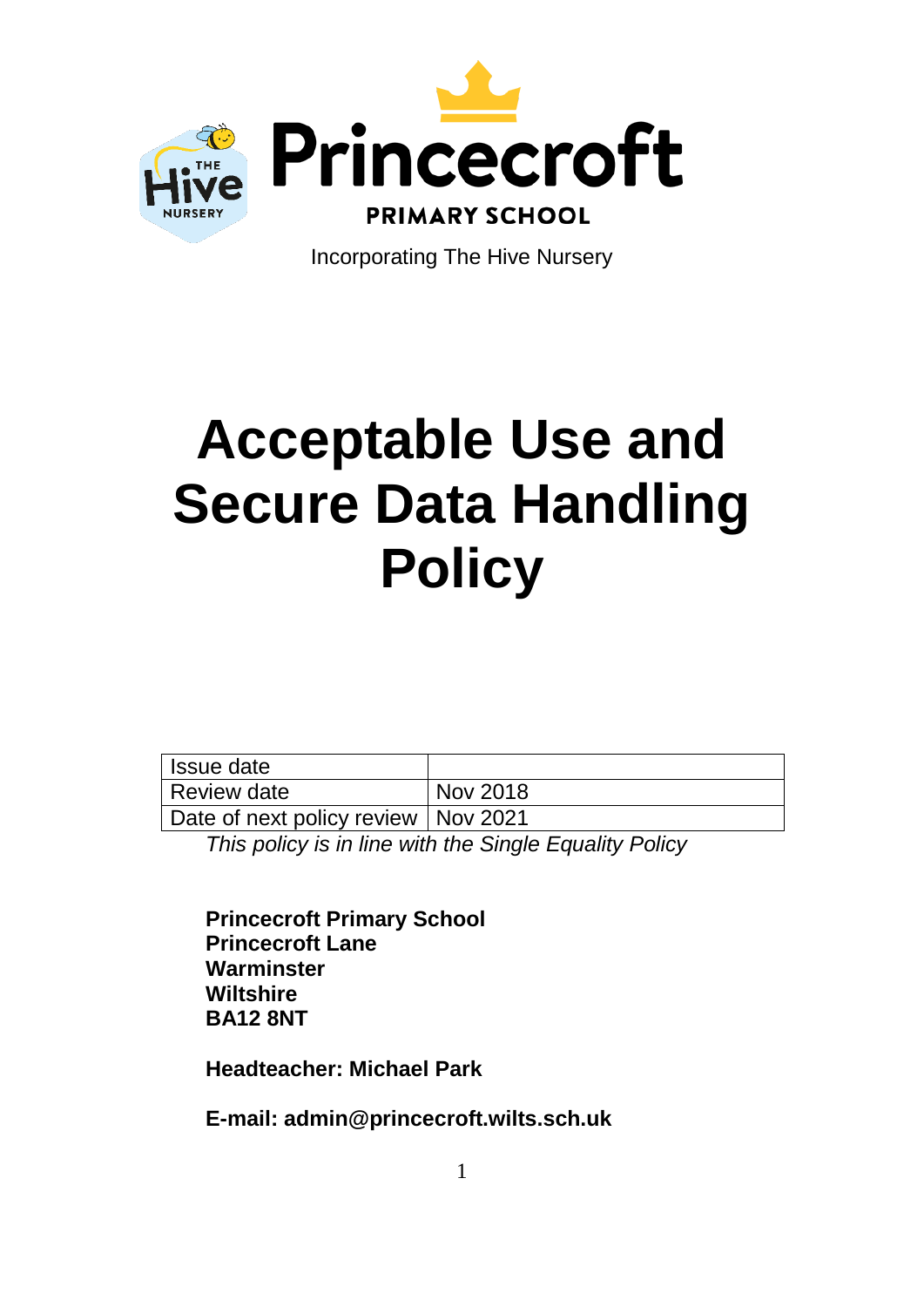## Acceptable Use of ICT and Secure Data Handling Policy

#### **This policy should be read and understood in conjunction with the following policies and guidance:**

- The Data Protection Act 2018
- Information Sharing: Guidance for Practitioners and Managers HM Govt. Oct 2008
- Records Management Society Tool Kit for Schools

#### **Principles:**

Schools have increasing access to a wide range of sensitive information. There are generally two types of sensitive information; personal data concerning the staff and pupils and commercially sensitive financial data. It is important to ensure that both types of information are managed in a secure way at all times.

Personal data is the most likely form of sensitive data that a school will hold. Personal data is defined by the Data Protection Act as *"Data relating to a living individual who can be identified from the data*". The Act gives 8 principles to bear in mind when dealing with such information. Data must:

- 1. be processed fairly and lawfully
- 2. be collected for a specified purpose and not used for anything incompatible with that purpose
- 3. be adequate, relevant and not excessive
- 4. be accurate and up-to-date
- 5. not be kept longer than necessary
- 6. be processed in accordance with the rights of the data subject
- 7. be kept securely
- 8. Not be transferred outside the EEA (European Economic Area) unless the country offers adequate protection.

The Data Protection Act states that some types of personal information demand an even higher level of protection, this includes information relating to:

- racial or ethnic origin
- political opinions
- religious beliefs or other beliefs of a similar nature
- trade union membership
- physical or mental health or condition
- sexual life (orientation)
- The commission or alleged commission by them of any offence, or any proceedings for such or the sentence of any court in such proceedings.

The three questions below can be used to quickly assess whether information needs to treated securely, i.e.

- 1. Would disclosure / loss place anyone at risk?
- 2. Would disclosure / loss cause embarrassment to an individual or the school?
- 3. Would disclosure / loss have legal or financial implications?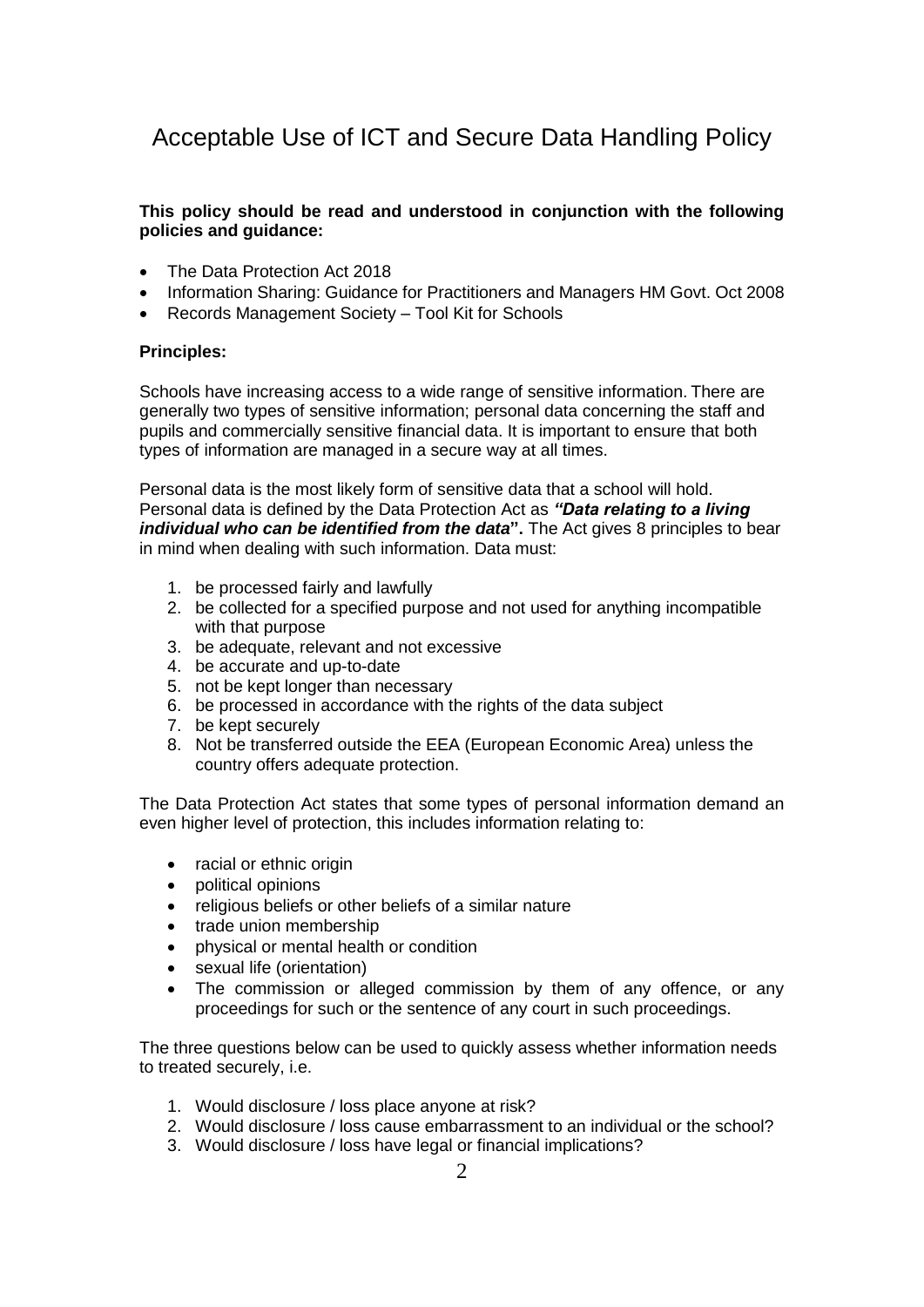If the answer to any of the above is "yes" then it will contain personal or commercially sensitive information and needs a level of protection. (A more detailed assessment guide is contained with Appendix A).

#### **Procedures and practice:**

The following practices must be applied within the school:

- The amount of data held by the school should be reduced to a minimum.
- Data held by the school must be routinely assessed to consider whether it still needs to be kept or not.
- Personal data held by the school will be securely stored and sent by secure means.

#### **Auditing:**

The school must be aware of **all** the sensitive data it holds, be it electronic or paper.

- A register (Appendix B) must be kept detailing the types of sensitive data held, where and by whom, and will be added to as and when new data is generated.
- How long these documents need to be kept will be assessed using the Records Management Toolkit.
- Audits will take place in line with the timetable. (Appendix C).

This register must be sent to all staff each year to allow colleagues to revise the list of types of data that they hold and manage.

The audit will be completed by a member of staff responsible for data protection

#### **Risk assessment:**

If it has not already been undertaken, the school will carry out a risk assessment to establish what security measures are already in place and whether or not they are the most appropriate and cost effective available.

Carrying out a risk assessment will generally involve:

- How sensitive is the data?
- What is the likelihood of it falling into the wrong hands?
- What would be the impact of the above?
- Does anything further need to be done to reduce the likelihood?

Once the risk assessment has been completed, the school can decide how to reduce any risks or whether they are at an acceptable level.

Risk assessment will be an on-going process and the school will have to carry out assessments at regular intervals as risks change over time.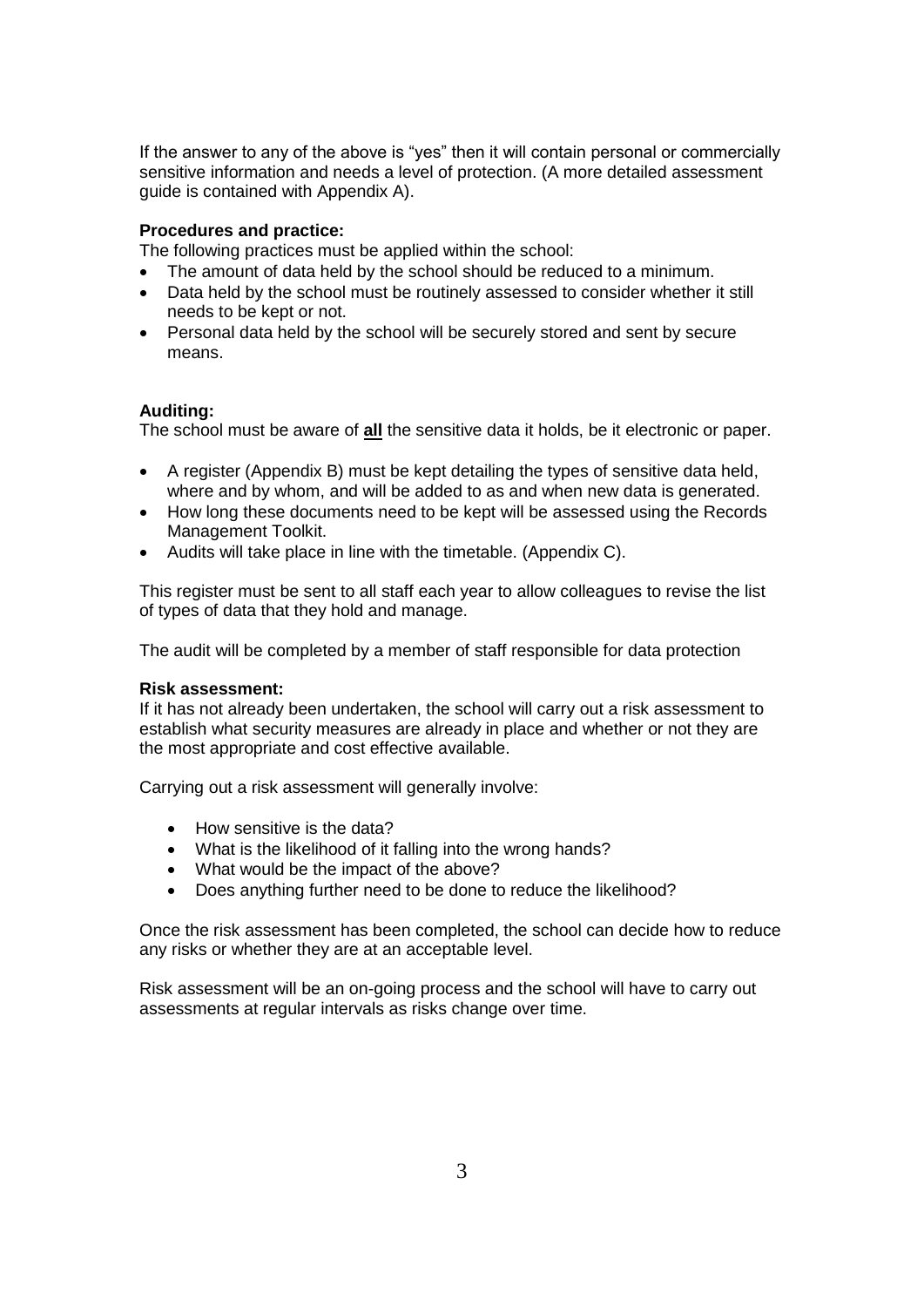#### **Securing and handling data held by the school:**

The school will encrypt<sup>1</sup> any data that is determined to be personal or commercially sensitive in nature. This includes fixed computers, laptops and memory sticks. The ICT support should be contacted to facilitate encryption of devices.

Staff should **not** remove or copy sensitive data from the organisation or authorised premises unless the media is:

• encrypted,

 $\overline{a}$ 

- is transported securely
- Will be stored in a secure location.

This type of data should not be transmitted in unsecured emails (e.g. pupil names and addresses, performance reviews etc).

Data transfer should be through secure websites e.g. S2S, RPowered, Perspective Lite and common transfer files.

The school's wireless network (WiFi) will be secure at all times. Use of the school's Wi-Fi is not permitted for governors and visitors.

The school will identify which members of staff are responsible for data protection. The school will ensure that staff who are responsible for sets of information, such as SEN, medical, vulnerable learners, management data etc. know what data is held, who has access to it, how it is retained and disposed of. Appendix C details which members of staff are responsible for which data. This is shared with all staff concerned within the school.

Where a member of the school has access to data remotely (e.g. SIMS from home), remote access off the school site to any personal data should be over an encrypted connection (e.g. VPN) protected by a username/ID and password. **This information must not be stored on a personal (home) computer.**

Members of staff (e.g. senior administrators) who are given full, unrestricted access to an organisation's management information system should do so over an encrypted connection and use two-factor authentication, which is available to SIMS users from Capita. **This information must not be stored on a personal (home) computer.**

The school will keep necessary pupil and staff information in accordance with the Records Management Society's guidance.

The school should securely delete commercially sensitive or personal data when it is no longer required as per the Records Management Society's guidance.

All staff will be trained to understand the need to handle data securely and the responsibilities incumbent on them this will be the responsibility of the headteacher.

When sensitive data is to be sent out of the school it must be done in a secure way.

<sup>&</sup>lt;sup>1</sup> Encryption of computers and memory sticks can be provided by the school's technical support.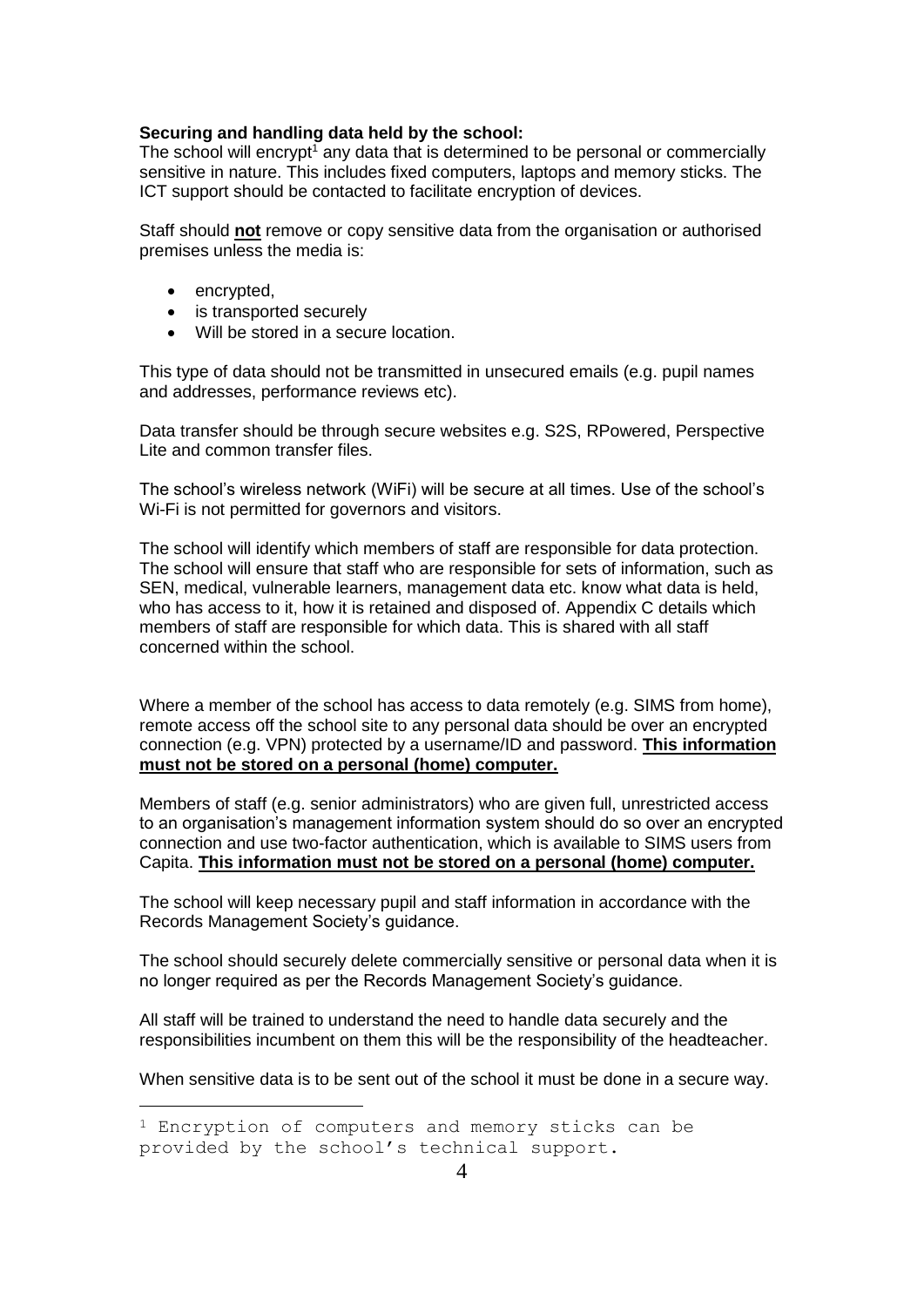This Policy will be reviewed every three years or earlier if required.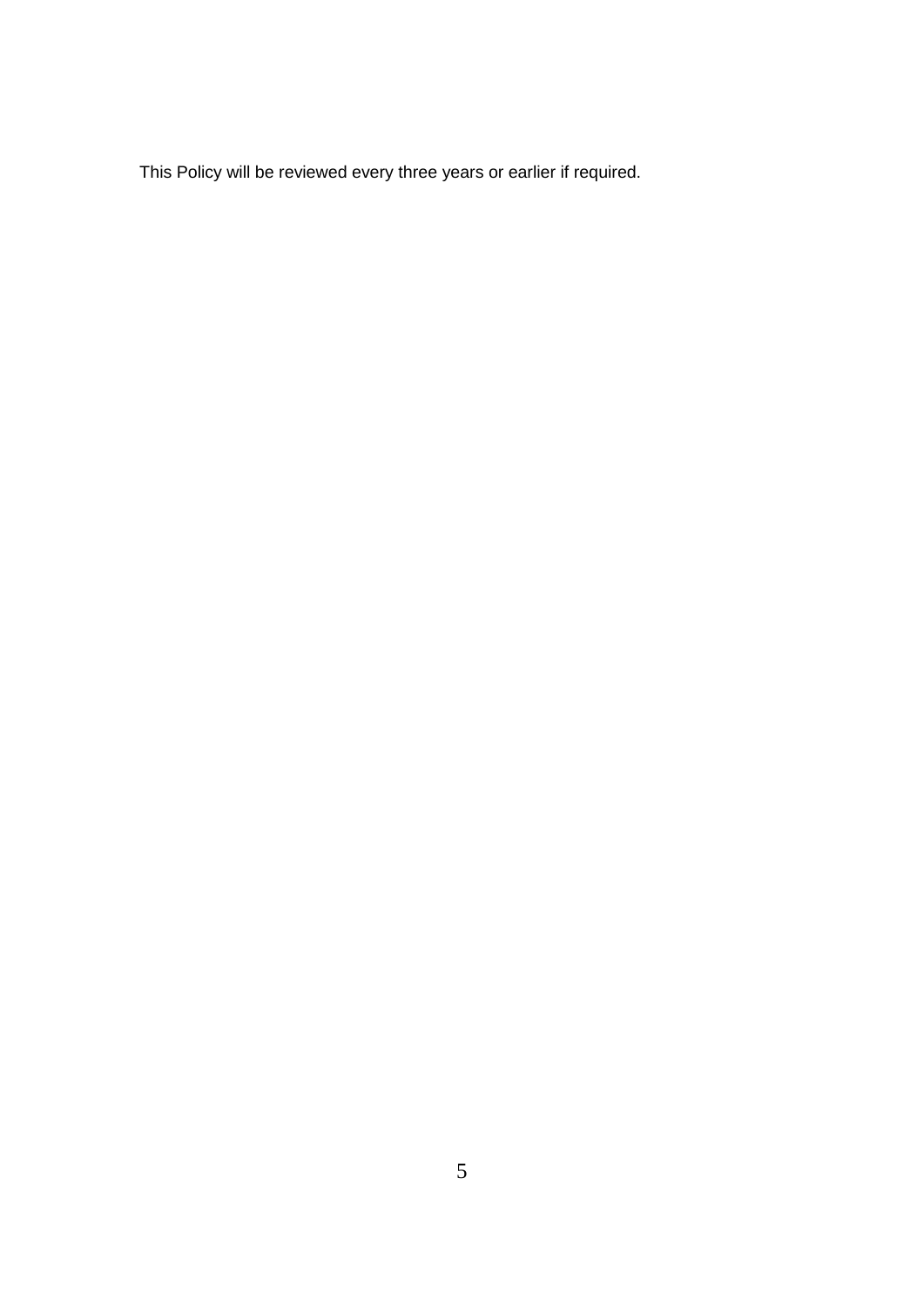**APPENDIX A:** Help sheet for assessing risk of sharing information

In deciding the most appropriate way to share information and the level of security required, you must always take into consideration the nature of the information and the urgency of the situation, i.e. take a risk based approach to determining appropriate measures.

The simplified process described below will help organisations to choose the appropriate level of security to consider when emailing information.

#### **Step 1**

Imagine a potential security breach (e.g. a confidential letter is left in a public area, a memory stick is lost or someone reads information on a computer screen while waiting to meet a member of staff), and consider:

- 1 Will it affect or identify any member of the school or community?
- 2 Will someone lose / be out of pocket by / more than £100?
- 3 Will it cause any kind of criminal case to fail?
- 4 Is there a risk of discomfort / slur upon professional character of someone?
- 5 Is anyone's personal safety at risk?
- 6 Will it embarrass anyone?

If you answered **NO** to all the questions, the document does not contain sensitive information. If you answered yes to any of the questions, the document with include some sensitive information and therefore requires a level of protection.

#### **Step 2**

Imagine the same potential security breach as above, and consider:

- 7 Will it affect many members of the school or local community and need extra resources locally to manage it?
- 8 Will an individual or someone who does business with the school lose / be out of pocket by £1,000 to £10,000?
- 9 Will a serious criminal case or prosecution fail?
- 10 Is someone's personal safety at a moderate risk?
- 11 Will someone lose his or her professional reputation?
- 12 Will a company or organisation that works with the school lose £100,000 to £1,000,000?

If you have answered **yes** to any of the above questions the document contains sensitive information and additional security should be considered, such as, password protecting the document before you email it to a colleague outside of your organisation.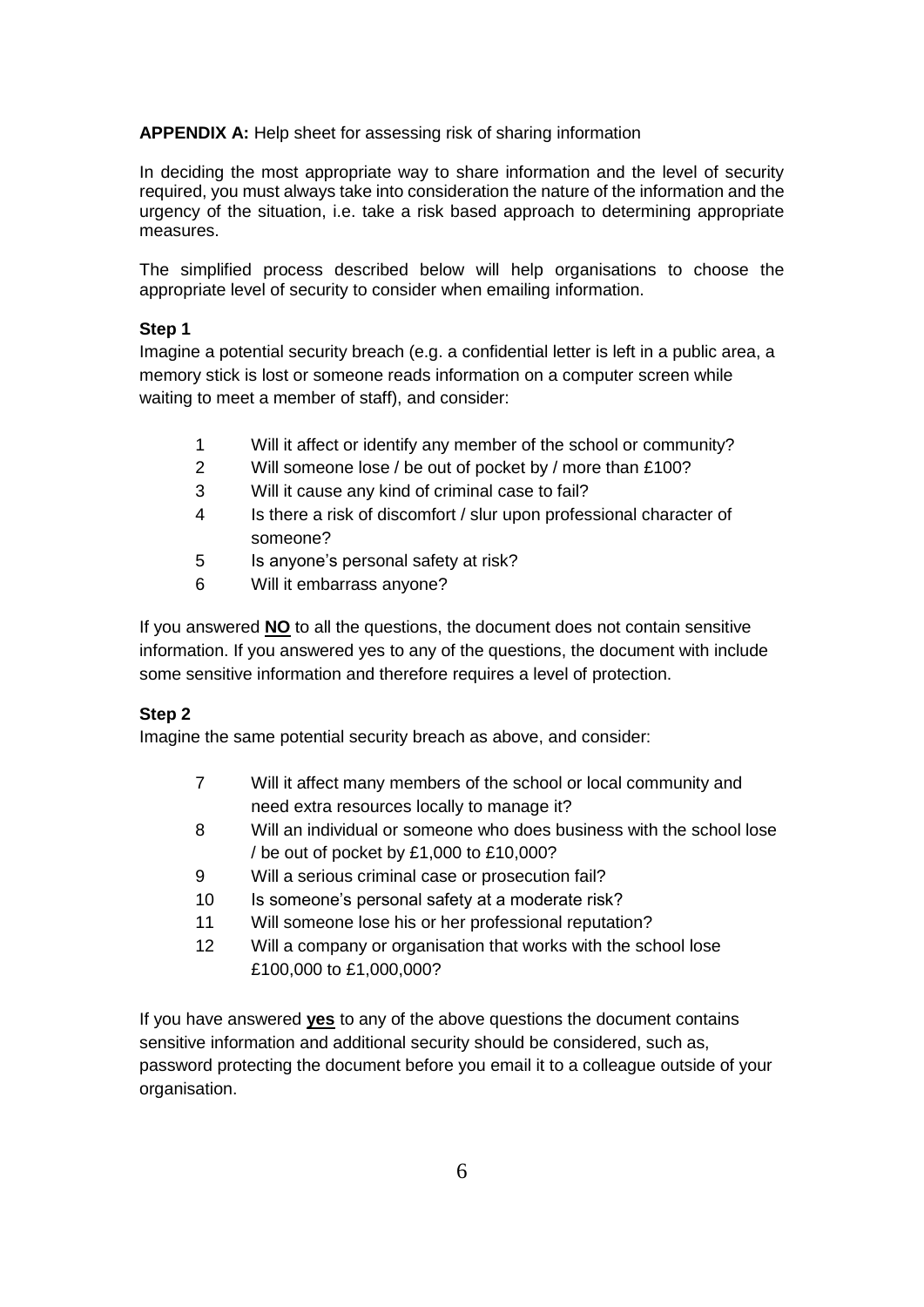However, if you think that the potential impact exceeds that stated in the question (for example, someone's personal safety is at high risk) think very carefully before you release this information.

### **Step 3**

All documents that do not fit into steps 1 or 2 might require a higher level of protection / security; organisations should err on the side of caution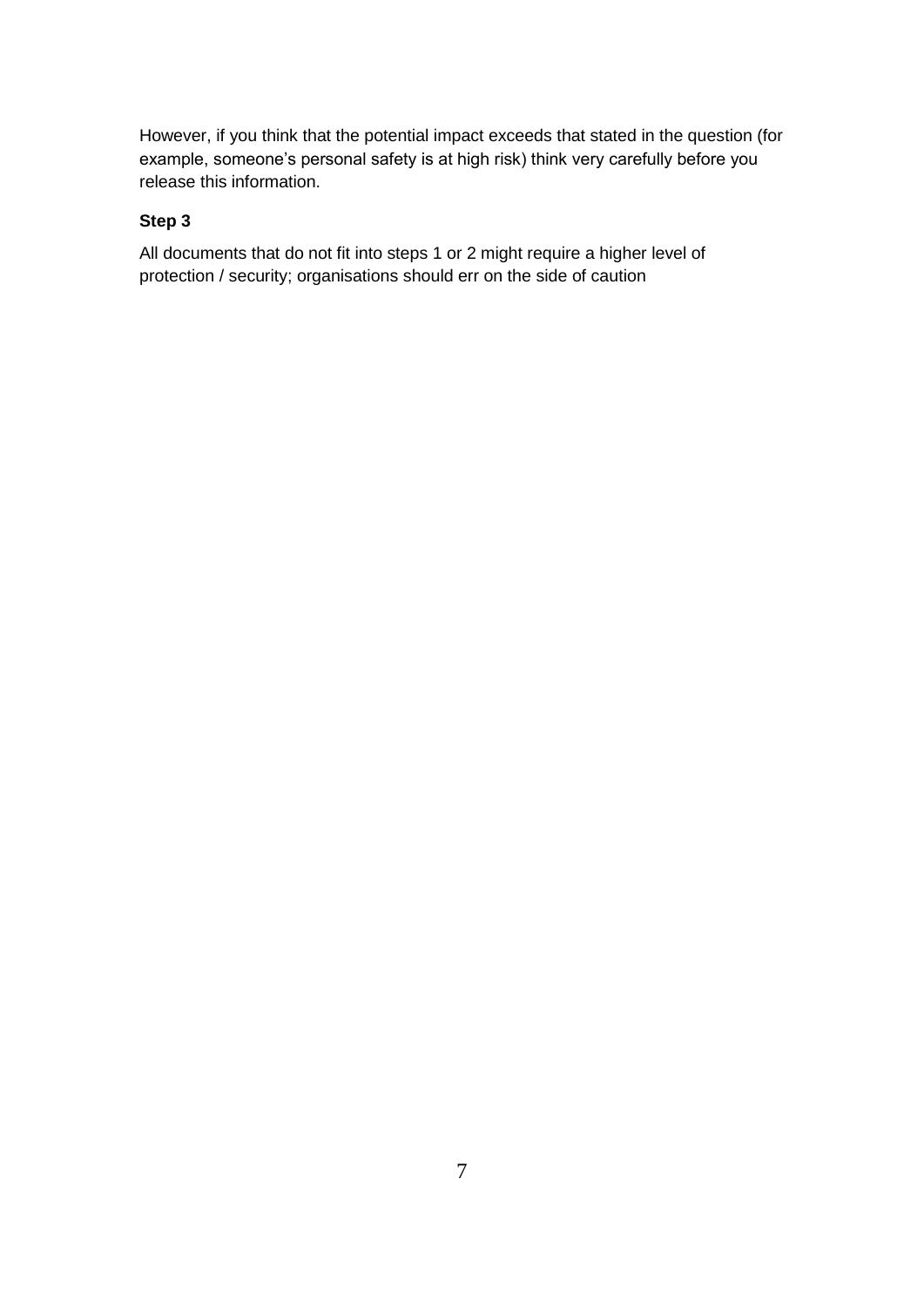| Type of data | <b>Held on</b> | Period to be Type<br>retained protection | of | Who<br>can<br>the<br>access<br>data |
|--------------|----------------|------------------------------------------|----|-------------------------------------|
|              |                |                                          |    |                                     |
|              |                |                                          |    |                                     |
|              |                |                                          |    |                                     |
|              |                |                                          |    |                                     |
|              |                |                                          |    |                                     |
|              |                |                                          |    |                                     |
|              |                |                                          |    |                                     |
|              |                |                                          |    |                                     |
|              |                |                                          |    |                                     |
|              |                |                                          |    |                                     |
|              |                |                                          |    |                                     |

## **Appendix B: Register of sensitive data held by the school**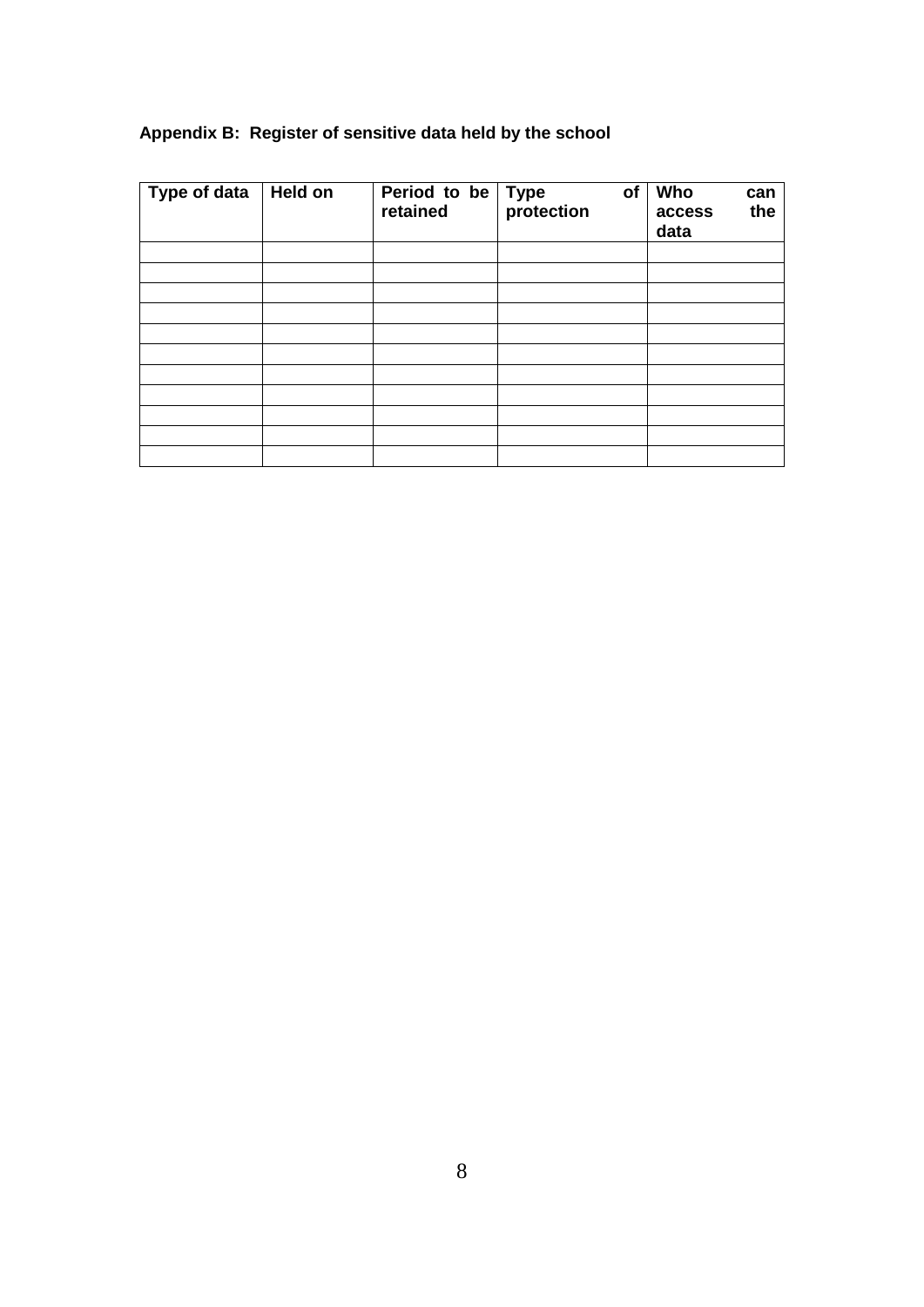| <b>Activity</b>                                                                        | <b>Frequency</b>                   | Lead                     |
|----------------------------------------------------------------------------------------|------------------------------------|--------------------------|
| Audit of data held                                                                     | Annually                           | Head and admin officer   |
| Encrypting sensitive data                                                              | On-going                           | All staff                |
| Reviewing data backup procedures                                                       | Annual                             | Admin officer/IT Support |
| Identifying staff responsible for data<br>security and keep log of names and<br>roles. | Annual                             | Head                     |
| Wiping of laptop data when re-issued                                                   | Annual and then when<br>necessary. | <b>ICT Technician</b>    |
| Wiping of laptop data when discarded                                                   | As necessary                       | <b>ICT Technician</b>    |

**Appendix C: Timetable for Information Security Management**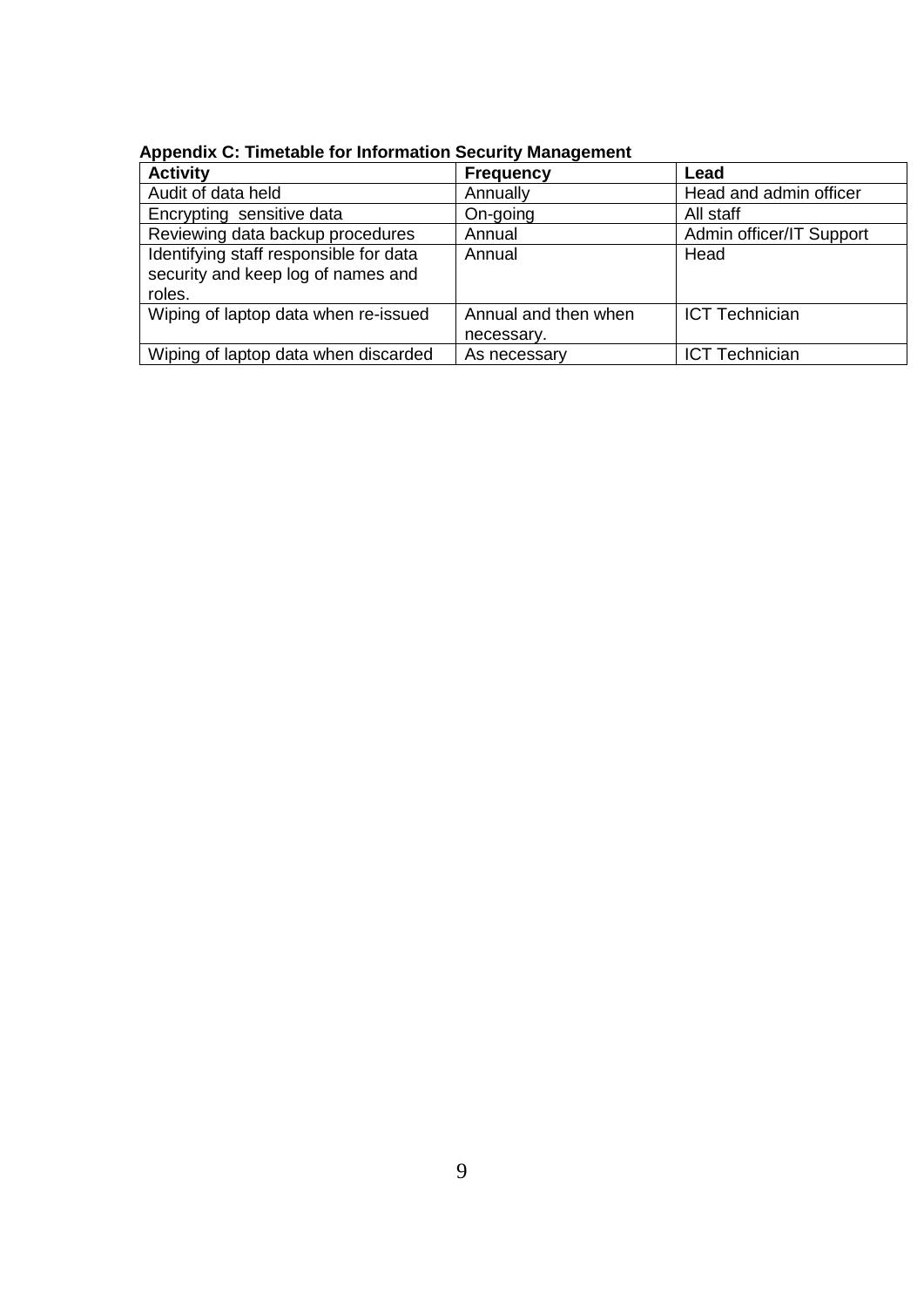#### **Appendix D**

#### **This policy is reviewed every two years or as necessary**

#### **Staff Secure Data Handling and Acceptable Use of ICT Policy**

#### **School Name Princecroft Primary School**

As a professional organisation with responsibility for children's safeguarding it is important that all staff take all possible and necessary measures to protect data and information systems from infection, unauthorised access, damage, loss, abuse and theft. All members of staff have a responsibility to use the school's computer system and resources in a professional, lawful and ethical manner. To ensure that all members of staff are fully aware of their professional responsibilities when using Information Communication Technology and the school systems, they are asked to read and sign this Secure Data Handling and Acceptable Use of ICT Policy.

#### **This is not an exhaustive list and all members of staff are reminded that ICT should be consistent with the school ethos, other appropriate policies and the law.**

- o I understand that Information Systems and ICT include networks, data and data storage, online and offline communication technologies and access devices. Examples include mobile phones, PDA's, laptops, tablets, digital cameras, smart devices, email and social media sites.
- $\circ$  School owned information systems must be used appropriately. I understand that the computer misuse act 1990 makes the following criminal offences: to gain unauthorised access to computer material; to gain unauthorised access to computer material with intent to commit or facilitate commission of further offences or to modify computer material without authorisation.
- $\circ$  I understand that any hardware or software provided by my workplace for staff use can only be used by members of staff and only for educational use. To prevent unauthorised access to systems or personal data, I will not leave any information system unattended without first logging out or locking my login as appropriate.
- o I will respect system security and I will not disclose any password or security information. I will use a strong password (A strong password has numbers, letters and symbols with 8 or more characters, does not contain a dictionary word and is only used on one system).
- o Screens of PC's, laptops and ipads must be locked when not in use
- o I will not permit anyone to use my IT devices under my login.
- o I understand that I am responsible for all activity carried out under my user name.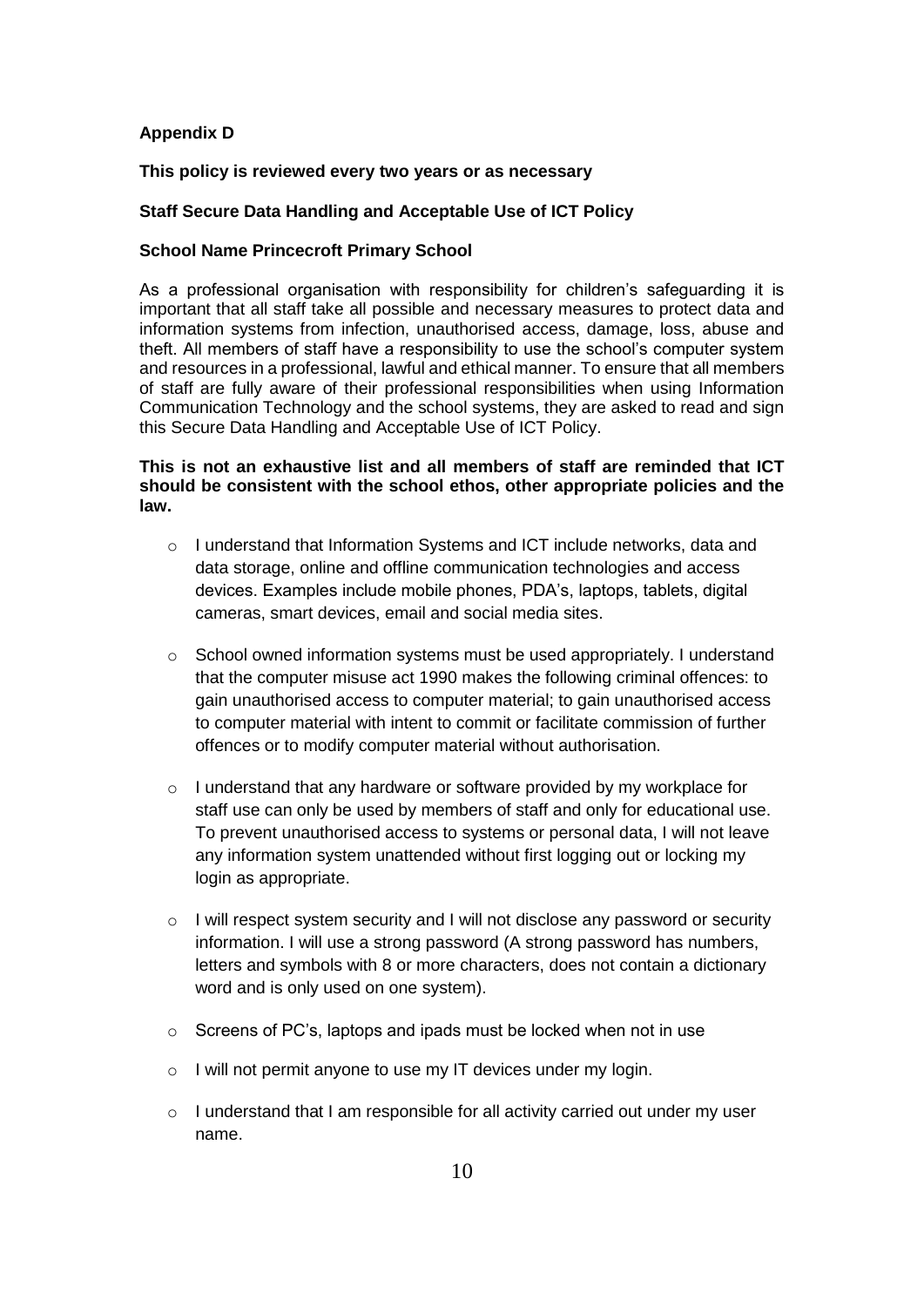- o I will not use anyone else's login account.
- o I will ensure that any electronic device that I use will lock automatically if an incorrect password is entered after several attempts.
- o I understand that I must lock portable electronic devices in a locked cupboard at the end of the working day.
- o I understand that school devices may not be used by anyone other than the person that they are issued to.
- o I will save documents to the server and not to the desktop or local drives.
- o I will ensure that data is kept securely and is used appropriately at all times.
- o I will report the loss of a device used for work related activities immediately to the Head Teacher.
- o All staff and governors must only use the approved email system for the school.
- o I will password protect documents that are sensitive and/or contain personal information.
- o Passwords that I use to access school systems will be kept secure and secret – if I have reason to believe that my password is no longer secure I will change it.
- o I will not send sensitive and/or personal information in an email. Instead I will send a password protected document and call the recipient with the password.
- o I will request the ICT support apply permissions appropriate to sensitive and or personal folders.
- o All USB sticks must be encrypted and issued by the school.
- $\circ$  I acknowledge that the computer provided for me to use remains the property of the school and should only be used for school business.
- $\circ$  I will not access the files of others or attempt to alter the computer settings.
- $\circ$  I will not update web content or use pictures or text that can identify the school, without the permission of the Head Teacher.
- $\circ$  I will not alter, attempt to repair or interfere with the components, software or peripherals of any computer that is the property of the school. I will seek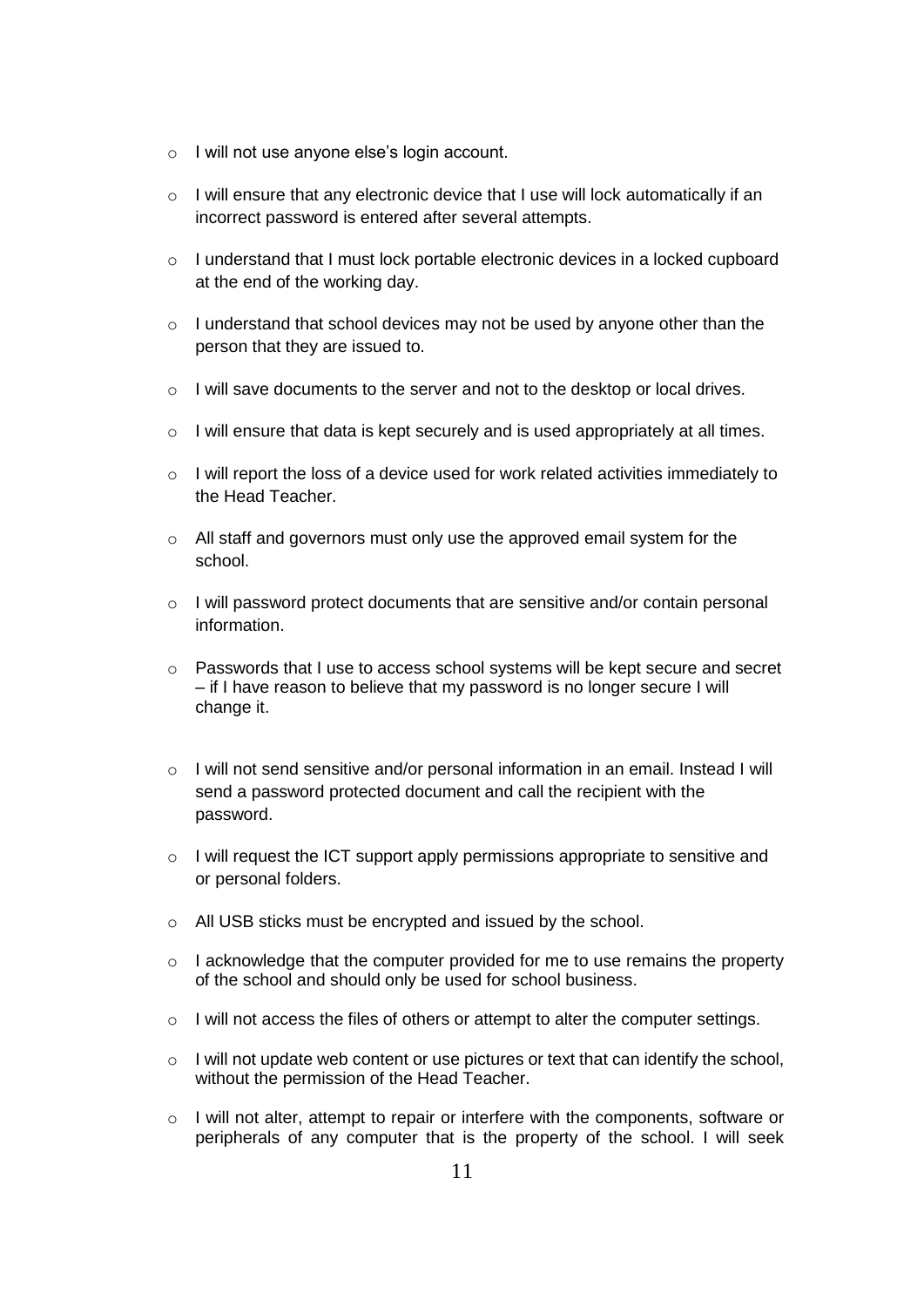permission with the school's technician / Network Manager should I need to install additional software.

- o I will always adhere to the copyright.
- o I will always log off the system when I have finished working.
- o I understand that the school may monitor the Internet sites I visit.
- o I will not open e-mail attachments unless they come from a recognised and reputable source. I will bring any other attachments to the attention of the Network Manager / school technician / head teacher.
- $\circ$  Any e-mail messages I send will not damage the reputation of the school.
- $\circ$  I understand that all joke e-mails and attachments are potentially damaging and undesirable and therefore must not be forwarded.
- o I understand that a criminal offence may be committed by deliberately accessing Internet sites that contain certain illegal material.
- o Use for personal financial gain, gambling, political purposes or advertising is forbidden.
- $\circ$  Storage of e-mails and attachments should be kept to a minimum to avoid unnecessary drain on memory and capacity.
- o I understand that I am responsible for the safety of school data that I use or access.
- o In order to maintain the security of data I will take the following steps:
- $\circ$  I will store data files in my user area only for as long as is necessary for me to carry out my professional duties.
- $\circ$  I will not save data files to a PC or laptop other than that provided by the school.
- o If I need to transfer sensitive data files and no secure electronic option is available I will only do so using the encrypted USB key provided by the school.
- $\circ$  Sensitive data must only be sent electronically through a secure method, e.g. Secure Net Plus. If this is not available then the minimum requirement is to password protect the document before attaching it to email.

Sensitive data includes:

- Pupil reports
- **SEN** records
- **Letters to parents**
- Class based assessments
- $\blacksquare$  Fxam results
- Whole school data
- Medical information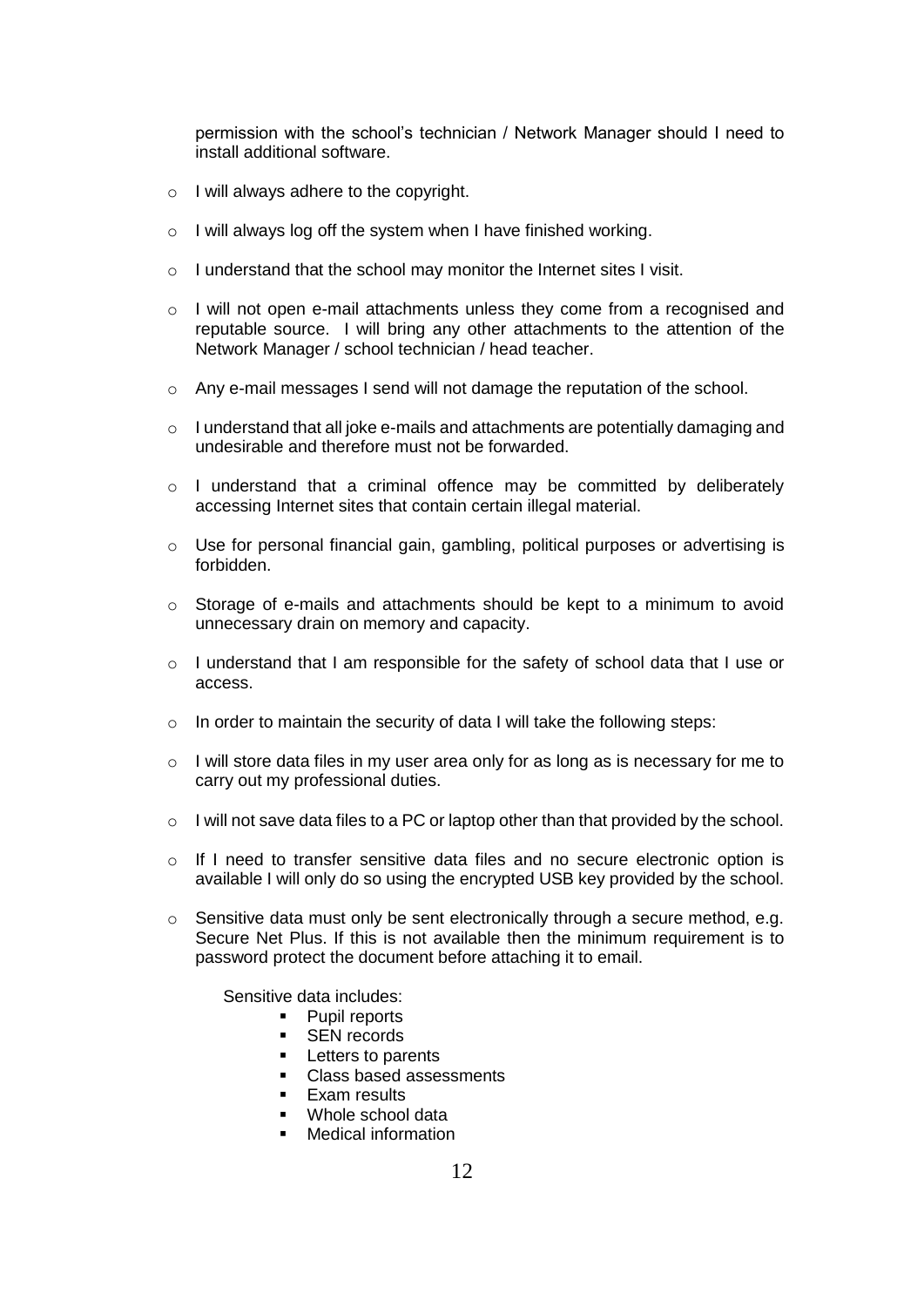**Information relating to staff, e.g. Performance Management** reviews.

If I am in any doubt as to the sensitivity of data I am using, I will consider these questions:

- Would disclosure / loss place anyone at risk?
- Would disclosure / loss cause embarrassment to an individual or the school?
- Would disclosure / loss have legal or financial implications?

If the answer to any of these questions is yes, then the data should be treated as sensitive.

- o I will not attempt to install any hardware or software including browser toolbars on any school owned devices without permission from the IT systems manager.
- o I understand that I must not download unverified apps that may present a threat to security on my devices.
- $\circ$  I will ensure that any personal data of pupils, staff or parents/carers is kept in accordance with the Data Protection Act 2018. All personal data will be obtained and processed fairly and lawfully, only kept for the specific purpose that it was obtained, held no longer than necessary and will be kept private and secure with appropriate security measures in place, whether used in the workplace, hosted online(only with countries or sites with suitable data protection controls), or accessed remotely. Any data which is being removed from the school site such as via email, memory sticks or CDs must be encrypted by a method approved by the school. Encrypted USB sticks must be obtained from the School Business Manager who will register the device and who it was issued to. The device must be returned when no longer required or when the staff member leaves and the information wiped. Any images or videos of pupils will only be used as stated in the Data Protection policy and will take into account parental consent.
- o I will not use any personal device for school business.
- o I will not keep professional documents which contain school related sensitive or personal information (including images, files, videos etc. on **any** personal device such as laptops, digital cameras, mobile phones, I pads). I will protect devices in my care from unapproved access or theft.
- o I will not store any personal information on the school computer system that is unrelated to school activities, such as personal photographs, files or financial information.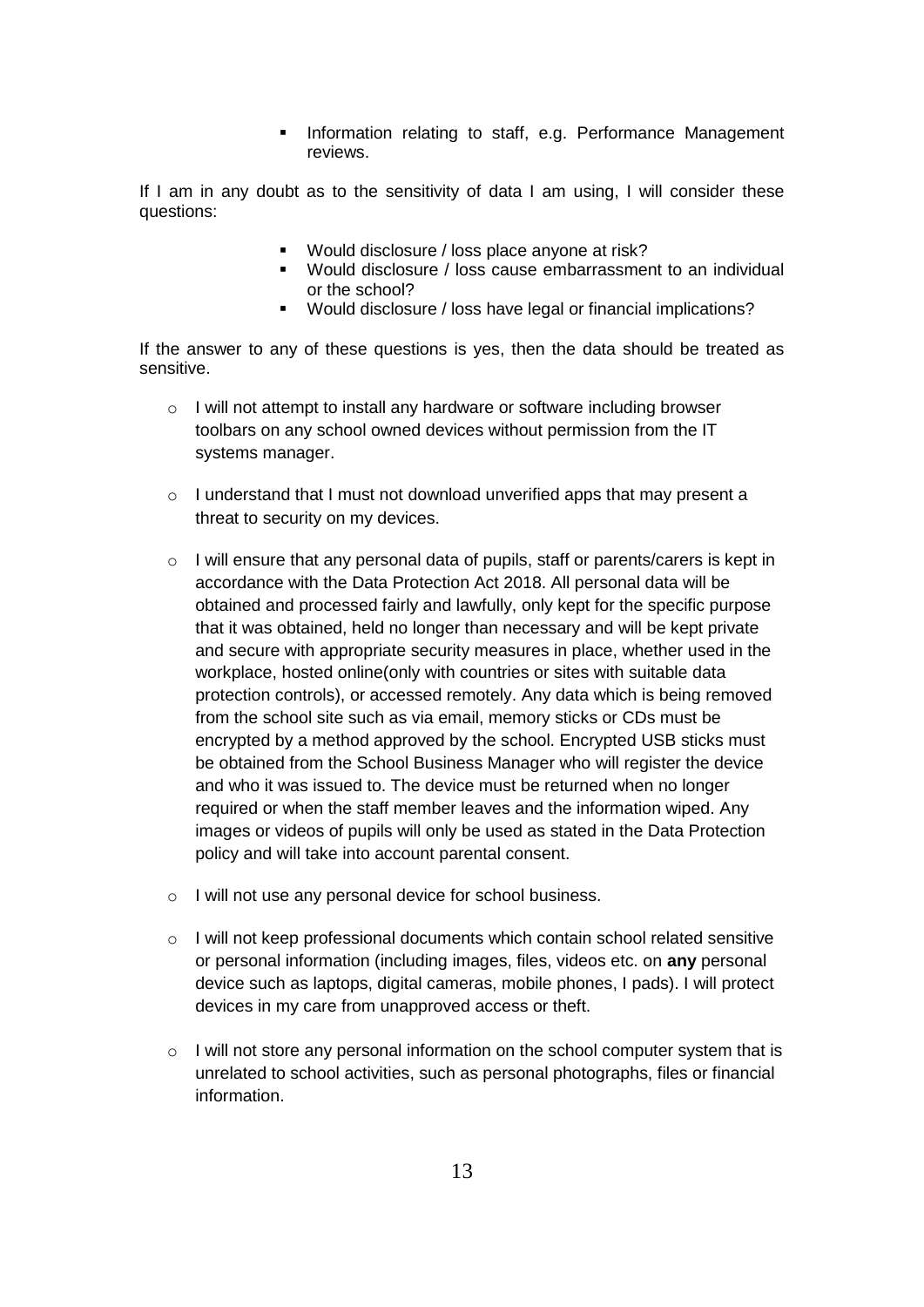- $\circ$  Personal mobile phones or digital cameras must never be used for taking any photographs related to school business. The school should have a camera specifically for this purpose. The school camera must never be used for personal use.
- $\circ$  Images will only be taken, stored and used for purposes within the school unless there has been permission from parents for an alternative use. Parental consent is to be requested at the start of each school year for taking children's photos and for using their children's image in the school brochure and the local press. The school will not use any images where approval has not been given by the parent/carer. Filming and photographing of children at school events such as sports days and school productions are not permitted. Images of children must be stored on the secure server.
- o I will respect copyright and intellectual property rights.
- o I have read and understood the school's e-safety policy which covers the requirements for safe ICT use, including using appropriate devices, safe use of social media websites and the supervision of pupils within the classroom and other working spaces.
- o I understand that I must report any incidents of concerns regarding staff use of technology and/or children's safety to the Head or the Deputy Designated Professional in line with the school's safeguarding policy.
- $\circ$  I will report any accidental access, receipt of inappropriate materials, filtering breaches or unsuitable websites to the e-safety coordinator or the Business Manager.
- $\circ$  I will not attempt to bypass any filtering and/or security systems put in place by the school. If I suspect a computer or system has been damaged or affected by a virus I will report this to the Head Teacher and the Business Manager as soon as possible.
- o I understand that I must not use unsecured networks.
- o My electronic communication with pupils, parents/carers and other professionals will only take place via work approved communication channels e.g. via a school provided email addresses or telephone number. Any preexisting relationships which may compromise this must be discussed with the safety coordinator.
- $\circ$  My use of ICT and information systems will always be compatible with my professional role, whether using school or personal systems. This includes the use of email, text, social media, social networking, gaming, web publications and any other devices or websites. My use of ICT will not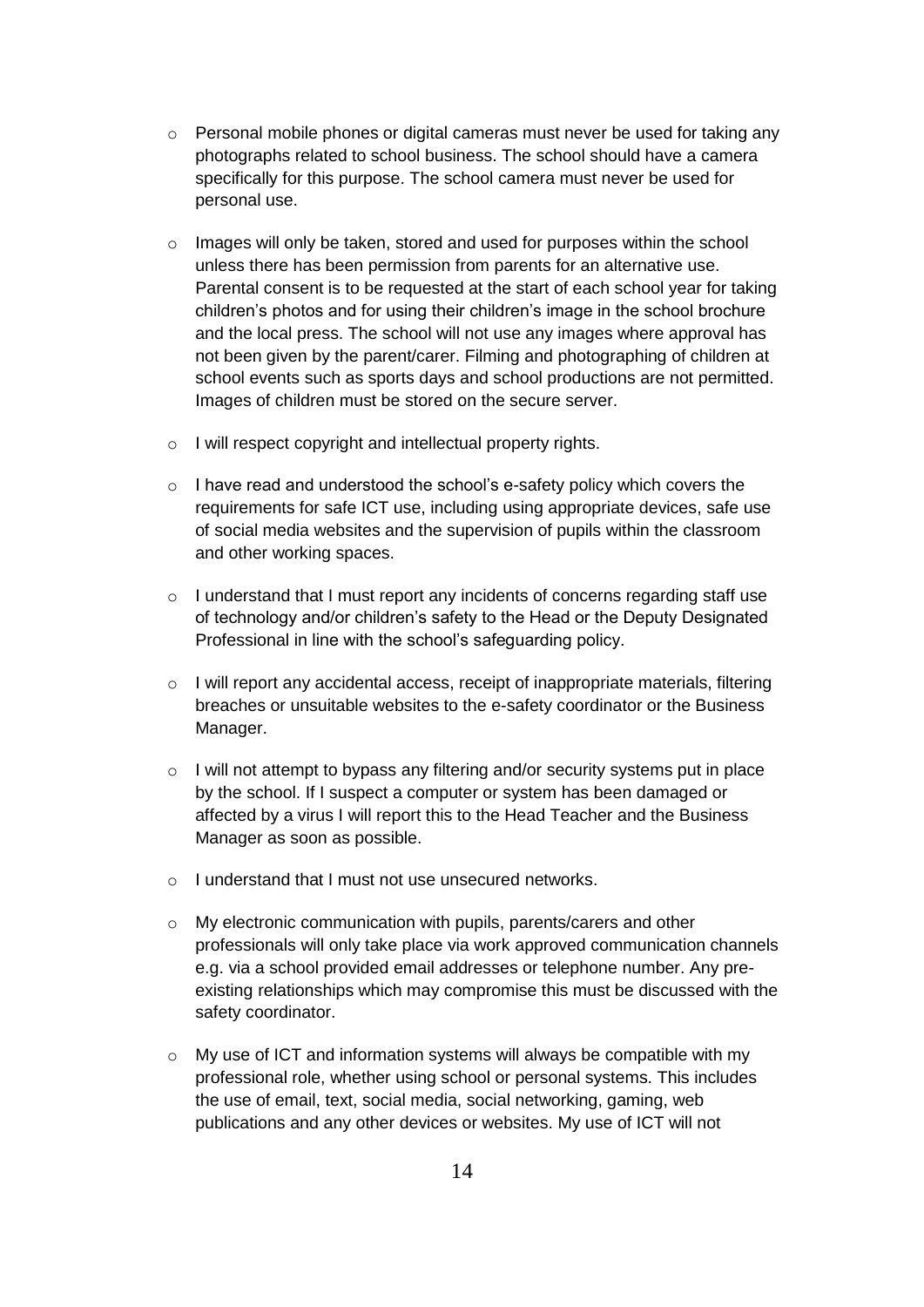interfere with my work duties and will be in accordance with the school policies and the law.

- o I will not create, browse, download, upload, transmit, display, publish or forward any material that is likely to be considered offensive, illegal, discriminatory, harassment, inconvenience or needless anxiety to any other person or anything which could bring my professional role, the school or the County Council, into disrepute.
- $\circ$  I will promote e safety with the pupils in my care and will help them to develop a responsible attitude to safety online, system use and to the content that they access or create.
- o If I have any queries or questions regarding safe and professional practice online either in school or off site then I will raise them with the Ethos and Welfare Governors or the Head Teacher.
- o I understand that it is a disciplinary offence to use the Information Systems for any purpose not permitted by the school. IT usage, internet and email may be monitored to ensure policy compliance and inappropriate use could lead to disciplinary proceedings. The Head Teacher should be asked for clarity if there is any doubt of what is permitted.
- o If an E safety incident should occur staff must report it to the designated member of staff(s) for child protection as soon as possible.
- $\circ$  The school Wi-Fi must be kept secure and the code not given to governors or visitors
- $\circ$  I understand that all school devices must be returned to the school at the end of my employment.
- o I understand that hard copy personal and or sensitive data must be kept secure at all times. It must not be left unattended and must be locked away securely.
- $\circ$  Any hard copy data that is taken off of the school site must be authorised by the Head Teacher and must be transported and kept secure.
- o I must not disclose any personal and or sensitive data to anyone that is not authorised to receive it.
- o In the event that hard copy data is lost I will immediately inform the Head Teacher.
- $\circ$  Hard Copy data must be retained as instructed in the IRMS toolkit for schools. The School Business Manager will have this information